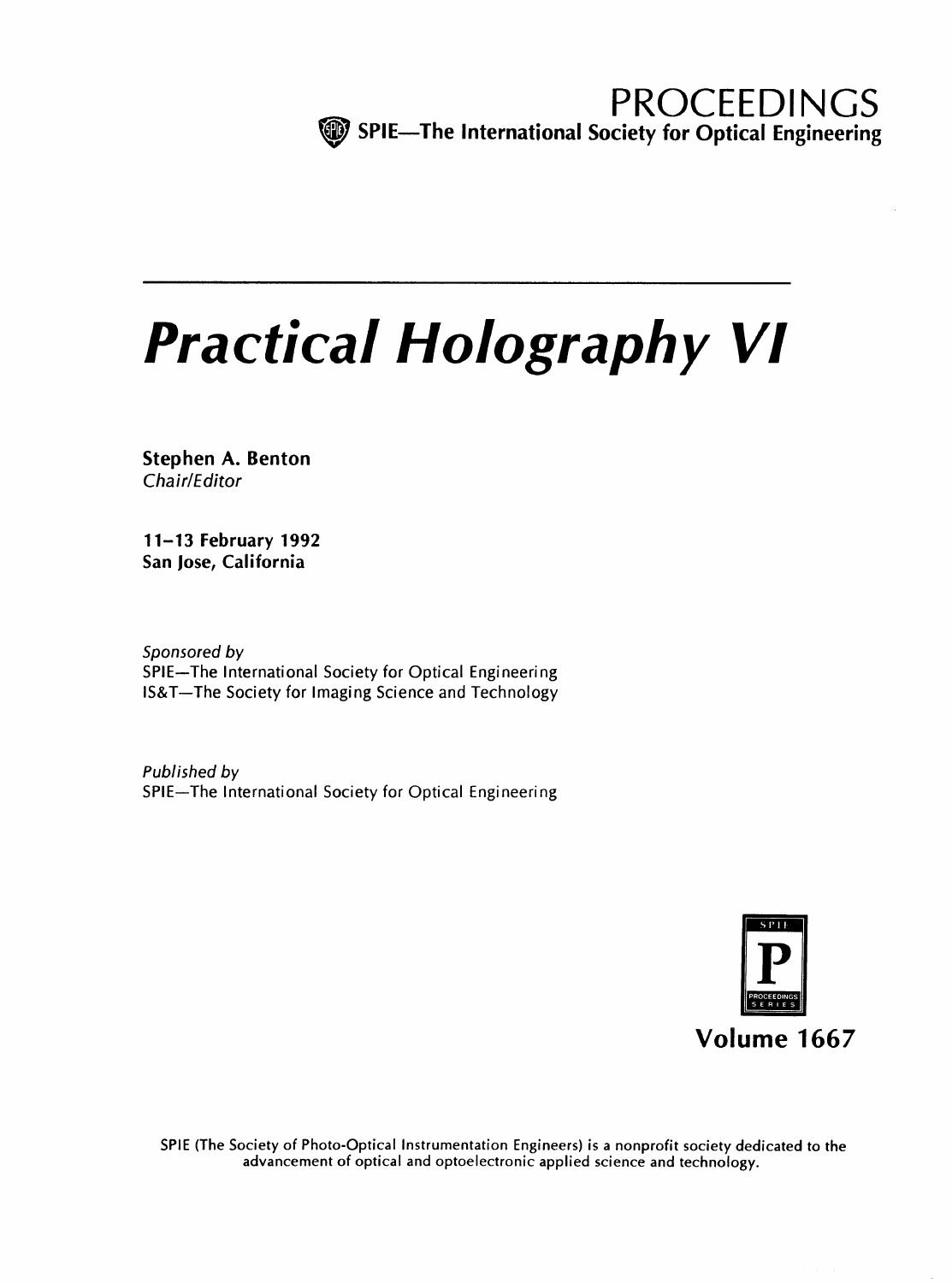# **Contents**

- vii Conference Committee
- ix Introduction

#### SESSION <sup>1</sup> ELECTRO-HOLOGRAPHY

- <sup>2</sup> Improved real-time holography system with LCDs [1667-01] N. Hashimoto, K. Hoshino, S. Morokawa, Citizen Watch Co., Ltd. (Japan).
- 8 Output devices for electro-holography [1667-02] W. P. Parker, Diffraction, Ltd.
- 19 Holographic television by liquid-crystal device [1667-03] K. Sato, Shonan Institute of Technology (Japan); K. Higuchi, NTT Human Interface Labs. (Japan); H. Katsuma, Tama Art Univ. (Japan).
- 32 Optimization of hologram computation for real-time display [1667-04] M. Lucente, Media Lab./MIT.
- 44 Holographic movie: the first step to holographic video [1667-05] K. Higuchi, NTT Human Interface Labs. (Japan); J. Ishikawa, S. Hiyama, Tama Art School (Japan).
- 52 Development of an office holoprinter II [1667-06] W. C. Spierings, E. van Nuland, Dutch Holographic Lab. B.V. (Netherlands).
- <sup>63</sup> New approach to holographic video imaging: principles and simulations [1667-07] L. Onural, G. Bozdagi, A. Atalar, Bilkent Univ. (Turkey).
- 73 Color images with the MIT holographic video display [1667-33] P. St.-Hilaire, S. A. Benton, M. Lucente, P. M. Hubel, Media Lab./MIT.

#### SESSION <sup>2</sup> HOLOGRAPHIC STEREOGRAMS

- 86 Development of automatic hologram synthesizer for medical use 1: general description [1667-08] J. Tsujiuchi, Chiba Univ. (Japan).
- 90 Development of automatic hologram synthesizer for medical use II: hologram synthesizing machine and viewer [1667-09] M. Suzuki, T. Saito, Fuji Photo Optical Co., Ltd. (Japan).
- 98 Development of automatic hologram synthesizer for medical use III: image processing for original medical images [1667-10] T. Yamamoto, T. Misaki, T. Kato, Nippon Data General Corp. (Japan).
- 104 Development of automatic hologram synthesizer for medical use IV: liquid-crystal spatial light modulator [1667-1 1] K. Kasazumi, M. Kato, M. Uno, I. Kobayashi, K. Adachi, T. Ohtani, K. Kanai, Matsushita Electric Industrial Co., Ltd. (Japan).

(continued)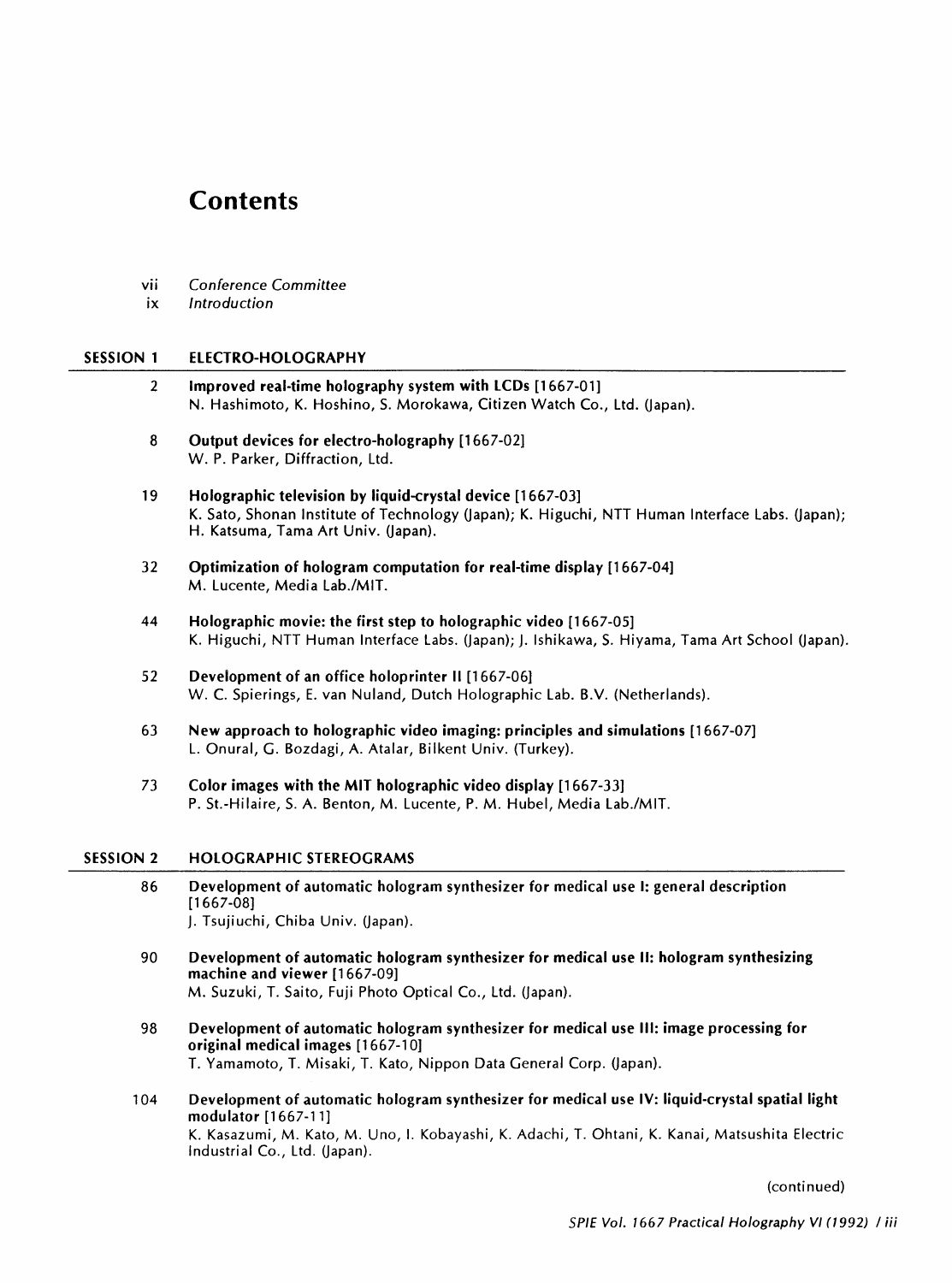- 110 Full-color ultragrams [1667-12] M. A. Klug, M. W. Halle, P. M. Hubel, Media Lab./MIT.
- 120 Image processing for animated holograms [1667-13] J. R. Andrews, Xerox/Webster Research Ctr.; M. D. Rainsdon, Rainsdon Software Consulting.
- 127 One-step Lippmann holographic stereogram [1667-14] D. Kang, T. Honda, M. Yamaguchi, N. Ohyama, Tokyo Institute of Technology (Japan).

#### SESSION 3 APPLICATIONS <sup>1</sup>

| 136 | Automatic particle sizing from rocket motor holograms [1667-16] |
|-----|-----------------------------------------------------------------|
|     | J. P. Powers, D. W. Netzer, Naval Postgraduate School.          |

- 146 Holography for automotive head-up displays [1667-17] A. P. Ramsbottom, S. A. Sergeant, D. W. Sheel, Pilkington Technology Ctr. (UK).
- 165 Broadband IR Lippmann holograms for solar control applications [1667-18] C. C. Rich, J. M. Petersen, Physical Optics Corp.
- 172 Substrate guided-wave holo-interferometry [1667-19] Q. Huang, J. A. Gilbert, H. J. Caulfield, Univ. of Alabama in Huntsville.
- 182 Photovoltaic systems based on spectrally selective holographic concentrators [1667-41] J. E. Ludman, J. L. Sampson, R. A. Bradbury, Northeast Photosciences, Inc.; J. G. Martin, J. Riccobono, G. Sliker, E. Rallis, Univ. of Massachusetts/Lowell.
- 190 Modified multilevel phase kinoform for array generator [1667-22] P. Long, Beijing Univ. of Posts & Telecommunications (China); M. Wu, K. Chin, Tsinghua Univ. (China); D. Hsu, Beijing Univ. of Posts & Telecommunications (China).
- 197 Holographic sun-protective glasses [1667-23] L. I. Rachkovsky, I. L. Drobot, V. S. Zhidovich, Small Enterprise 'Imaging' (Belarus).

## SESSION <sup>4</sup> IMAGING AND MATERIALS

- 204 Practical method for optically reducing holographic images [1667-24] M. Sowdon, Fringe Research Holographies, Inc. (Canada).
- 207 Lunar-illuminated outdoor hologram [1667-25] M. Jepsen, P. H. Dawson, RMIT Advanced Computer Graphics Ctr. (Australia).
- 215 Color holography using multiple layers of DuPont photopolymer [1667-27] P. M. Hubel, M. A. Klug, Media Lab./MIT.
- 225 Erasable material bacteria rhodopsin: its characteristics and uses in holographic applications [1667-28] C. M. Fitzpatrick, Electro-Optic Consulting Services.
- 233 Improvement of the transmittance of methylene-blue-sensitized dichromated gelatin [1667-29] S. Namba, K. Kurokawa, T. Fujita, T. Mizuno, Nippondenso Co., Ltd. (japan); T. Kubota, Kyoto Institute of Technology (Japan).